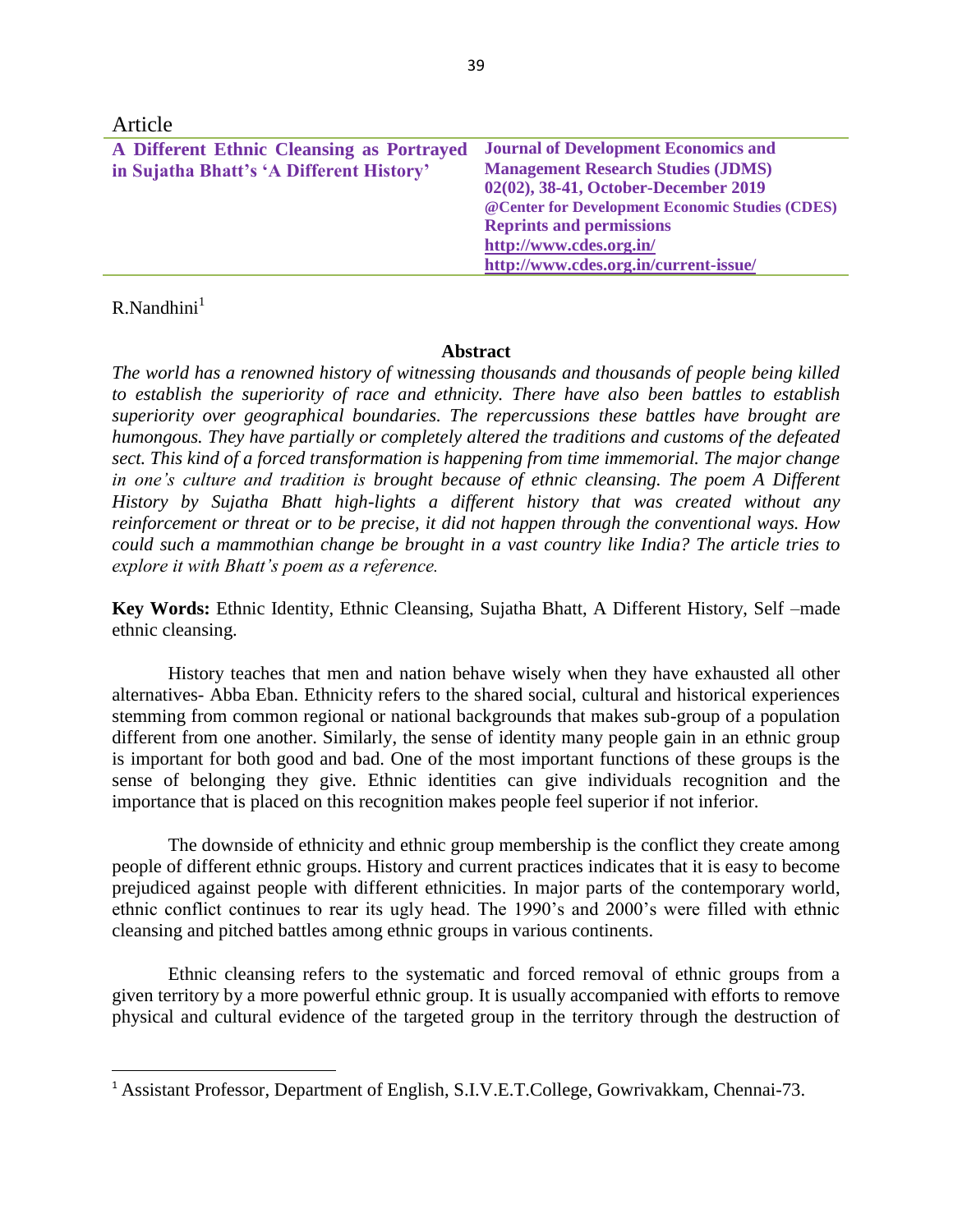homes, social centers, farms and infrastructures and by the desecration of monuments, cemeteries and places of worship.

One could witness a different type of ethnic cleansing as portrayed in the poem of Sujatha Bhatt. The poem laments in a very casual manner the loss of language and culture after Indian independence. The author explores the idea of history, culture and language throughout the poem.

Sujatha Bhatt's renowned poem "A Different History" does not speak about the conventional ethnic cleansing. The author does not depict the aspects of how the colonizers have tortured our bodies and souls. The poem renders that even after agonizing affliction, our ethnic groups have started to love the culture and language of the colonizer. This paradigm shift in the perspective leans towards a different ethnic cleansing more of a self- created one.

In the scenario portrayed in the poem, there is no direct, cruel dominant thrust, by the colonizer but the willing suspension of the colonized to leave behind their cultural identity. This article briefly explores how race and ethnic identity have become a part of our culture and consciousness and argues that whether we must act wise as said by Abba Eban and disconnects from our ethnic identity completely and accepts the pseudo –belongingness which we have developed for the western culture. To comprehend the title better the article strives to trace the root cause for this self- ethnic cleansing and discuss how Bhatt's poem stands tall as an example for a different ethnic cleansing.

The poem begins with the lines "Great Pan is not dead, he simply immigrated to India". Great Pan was not seized to exist but simply moved to India. The god moves fiercely disguised as monkeys and snakes. It depicts the acceptance of the new religion and cultures in India. This exhibits the mentality of Indians who allowed foreign religion to enter and roam freely in our country.

At a time when the foreign Gods are allowed to roam freely in our country the people are not spared to get away from leaving aside the beliefs of the soil. The repetition of the word 'sin' depicts how one should treat the books. It reinforces the negative commentary and infests the critical tone of the poem. Bhatt uses book as an example to show people that the cultures must be appreciated and treated carefully by mentioning the tradition and custom of India. It could be clearly seen in the line 'you must learn to turn the pages gently without disturbing saraswathi'.

Saraswathi is a Goddess of knowledge and art who Indians believe to be lying on the book. Bhatt is asking the Indians that they should treat the books with dignity as the way they treat the goddess of knowledge. But the more interesting part is when the poet says "without offending the tree/from whose wood the paper is made" personifies that the non-human object is acknowledged for the significant role it plays in the nation's culture. The personification also emphasizes anyone of a different nationality, that as an individual, the tree should be seen with a sense of humanity- a sense which anyone from any culture could accomplish. It also depicts the emancipation of freedom on valuing one's culture but not liberating oneself with selfishness.